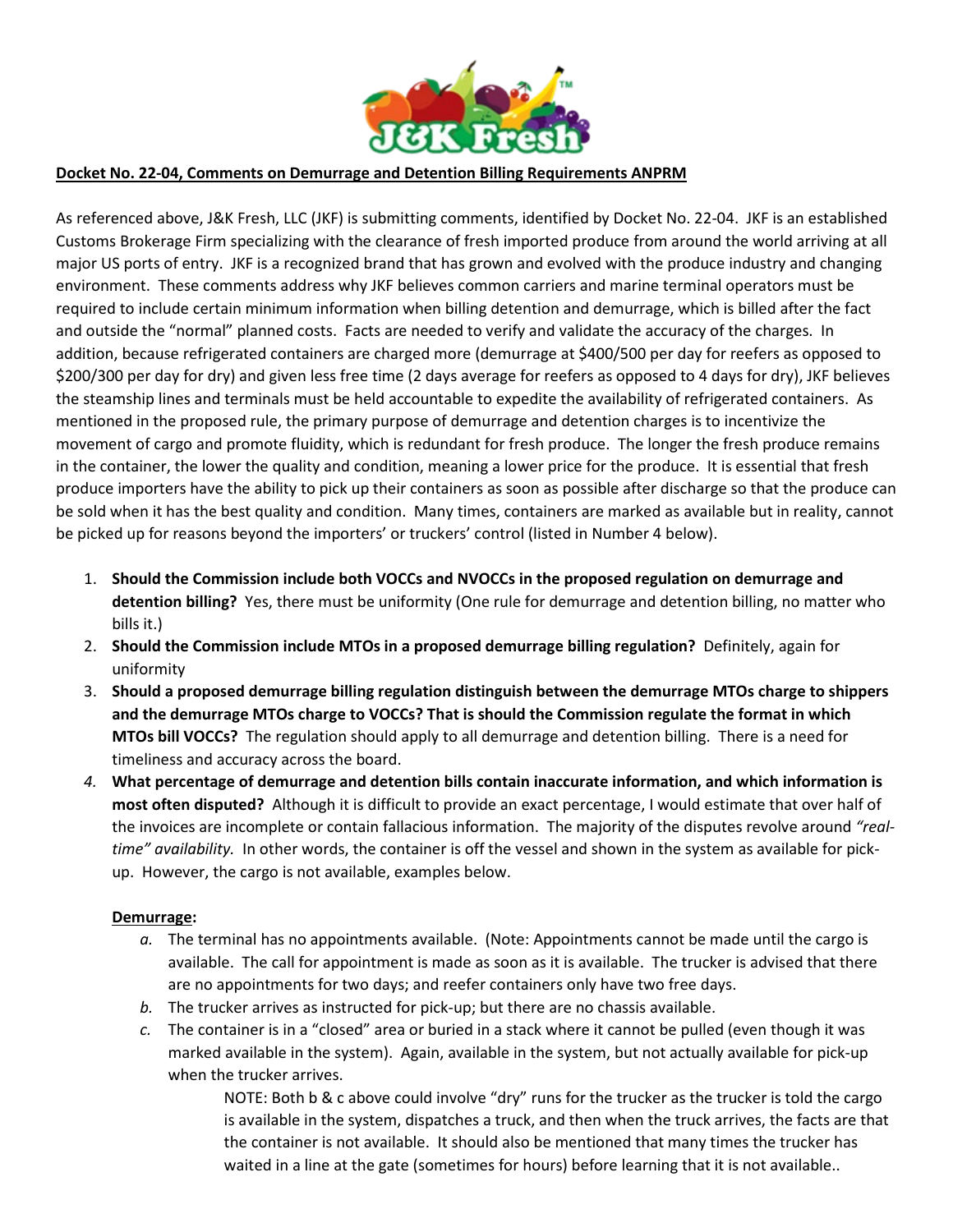- *d.* At the Ports of Los Angeles and Long Beach, there are random closings of terminals. If the terminal is closed, the container is not available.
- *e.* Government "Holds" are beyond the importers' control; they are a requirement to import. U.S. Customs and Border Protection (CBP) may place an NII or x-ray hold on a container. CBP coordinates this inspection directly with the terminal operator. The Port of Long Beach does not charge demurrage while the container is "on hold", waiting for the exam. However, the Port of Los Angeles does. It is not equitable to be charged for a required examination which is **not** controlled or arranged by the importer.

Currently the fresh Chilean grape importers are facing a financial crisis at the Port of Philadelphia. USDA requires all Chilean table grapes to be fumigated as a *condition of entry*. CBP places a "hold" on the cargo, which is removed after fumigation is complete. For a variety of supply chain issues this season there is three times more containerized volume in the Port of Philadelphia. Even with utilizing all fumigation providers, there is not enough capacity. There is an estimate of 10-15 days dwell time, which will result is thousands of dollars in demurrage per container. These current conditions and challenges were discussed with the carriers, who stated there would be no consideration of the situation; demurrage would be charged. It is not reasonable that there is no consideration given to the situation. The fumigation backlog is being created by the increased volume (which means increased profits for the steamship lines); and the importers are being penalized for meeting the USDA Import requirements.

## **Detention:**

Truckers want to return empty containers as soon as possible. They do not want to store them in their yard. However, many times they are advised that the yard is full, and they cannot be returned. In addition, the terminals prefer dual transactions (bring an empty in and pick-up another shipment). The truckers would prefer that as well. However, they must consider their obligation to all their clients, as well as run a profitable business. Plus they may not have another load at that specific location. Still, they still need to return the container (but are refused).

## *5.* No comment.

- *6.* **Minimum Billing Requirements**: Of course, the pertinent information, bill of lading and container numbers, as well as dates need to be included for tracking. Intervening clock-stopping events (no appointments, no chassis, closed area/stacked, or government holds) should be listed. Demurrage should never be billed just because it is available in the system. It must be available to load with the necessary equipment. For detention, the terminals must be required to accept the empty containers in a timely manner. Terminals should not bill for detention when they are unable to accept the empty. Maybe there should be consideration given to the truckers being able to charge the terminal for storing their empty containers (due to the terminal refusing to accept the empty in a timely manner).
- *7.* **Do common carriers invoice multiple parties for demurrage and/or detention charges? If multiple parties are invoiced for charges, should the billing party be required to identify all parties receiving the invoice for the charges?** If multiple parties are invoiced, all should be identified on the invoice.
- *8.* **Should the billing party be required to identify the basis of why the invoice party is the proper party in interest and therefore liable for the charges?** Yes
- *9.* No comment.
- *10.* **How long from the point of accrual of a demurrage or detention charge does it typically take to receive a demurrage or detention invoice billing?** Demurrage is billed and paid immediately. The MTO will not release the container for pick-up until it is paid. The detention bills are issued to JKFs clients. JKF has been told that sometimes it is months after arrival, which I not acceptable as explained in #11 next.
- *11.* **Should the Commission require demurrage and detention invoices be issued with 60 days of the date when the detention/demurrage/per diem stops accruing?** JKF believes 60 days is too long. With automated systems being utilized, 30 days should be more than adequate, especially for refrigerated containers. The produce industry standard is to sell the fruit at the best possible market price and liquidate or finalize the shipment,